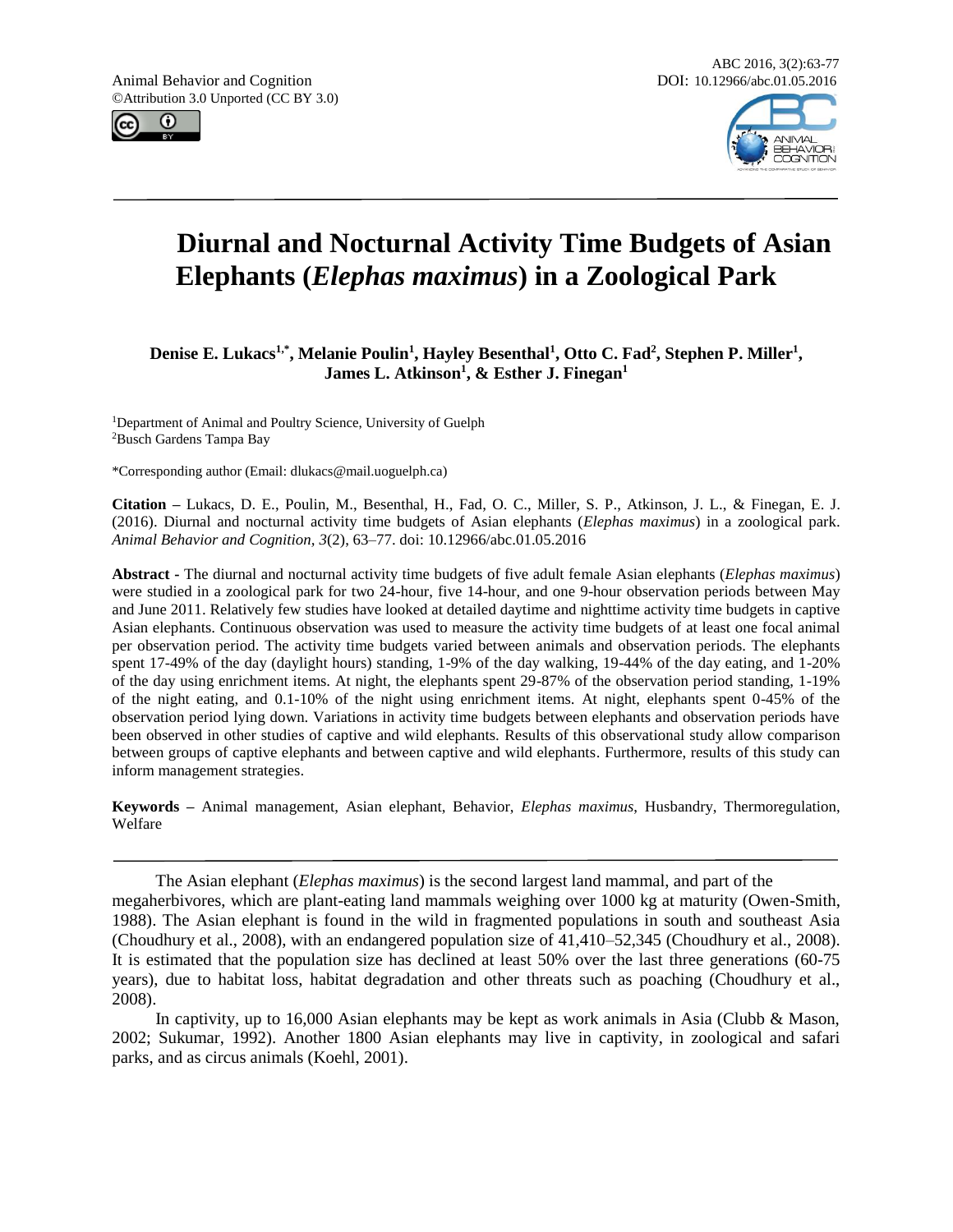#### **Asian Elephants in the Wild**

Asian elephants in the wild live in a variety of habitats, including grassland, forest and scrubland (Choudhury, 1999). The size of home ranges can vary greatly; home ranges of 10 to 800 square kilometers have been described (Clubb & Mason, 2002; Fernando et al., 2005). Asian elephants are generalists and browse and graze on a variety of plants. They will eat grasses, leaves, twigs, bark, and roots, and the plant types in the diet will depend on the habitat and season (McKay, 1973; Owen-Smith, 1988). A wide variety of plant species may be eaten. For example, wild Asian elephants in India have been seen to feed on 82 species of plants, including 59 woody plant and 23 grass species (Choudhury et al., 2008). More browse is eaten during the dry season. For example, grasses make up 55% of the diet in the wet season and browse makes up 70% of the diet in the dry season, for the elephants in southern India (Sukumar, 1992). In another study of wild elephants in India, the diet is made up mostly of grass (84%) except during the dry season when browse can form up to 47% of the diet (Choudhury et al., 2008).

Asian elephants will eat 1-1.9% of their body mass per day in feed (Owen-Smith, 1988; Roehrs, Brockway, Ross, Reichard, & Ullrey, 1989). In wild elephants, this equates to 150 to 350 kg wet weight of feed and 60-80% of waking hours spent foraging and eating (Dougall, 1964; McKay, 1973; Owen-Smith, 1988; Shoshani & Eisenberg, 1982).

#### **Activity Time Budgets**

Few studies have looked at detailed activity time budgets of elephants. The studies that have looked at Asian elephant behavior have found considerable variation between individuals, habitats and seasons, in both wild and captive animals (e.g., Rees, 2009; Sukumar, 1992). Variations in behavior have also been seen due to differences in housing and management (e.g., Posta, 2011). Furthermore, some studies have used short sampling periods and thus a detailed activity time budget cannot be determined. For example, Tresz and Wright (2006) observed a group of Asian elephants in a zoological park for four 10 min sampling periods per day. In this study, 37.9% of the observation period was spent foraging, 13.2% of the time spent in locomotion, and 17.6% of the time spent standing. Stoinski, Daniel, and Maple (2000) collected data on a group of African elephants (*Loxodonta africana*) in a zoological park for 30 minutes twice a day, using scan sampling, and determined feeding occurred for 47-80% of the scans in the morning and 20.5-36.7% in the afternoon, with longer feeding times seen when feeding enrichment was implemented. Locomotion was observed for 3.3-6.5%, while inactivity occurred between 0.6-7.6% of the scans. Wilson, Bloomsmith, and Maple (2004) and Wilson, Bashaw, Fountain, Kieschnick, and Maple (2006) used instantaneous focal sampling periods of one hour.

A recent study by Horback, Miller, Andrews, & Kuczaj (2014) observed a mixed age and sex herd of 15 African elephants, and reported a difference between diurnal and nocturnal activity time budgets. Collectively these elephants engaged first in foraging, followed by resting during both day and night. The objective of this study was to establish a detailed diurnal and nocturnal activity time budget for a group of Asian elephants in a zoological park, and to compare activity time budgets between elephants and between observation days, as well as to discuss differences noted compared to previous literature. A greater knowledge of elephant behavior can help inform management practices, and serve as a basis for comparative evaluations of other captive or wild elephants.

#### **Method**

## **Study Animals and Husbandry**

This study was approved by the University of Guelph Animal Care committee and through the Sea World Parks and Entertainment, Inc. Zoological Research Review. Five adult female Asian elephants at Busch Gardens Tampa (Tampa, Florida, USA) were studied (Table 1). Dominance hierarchy was stable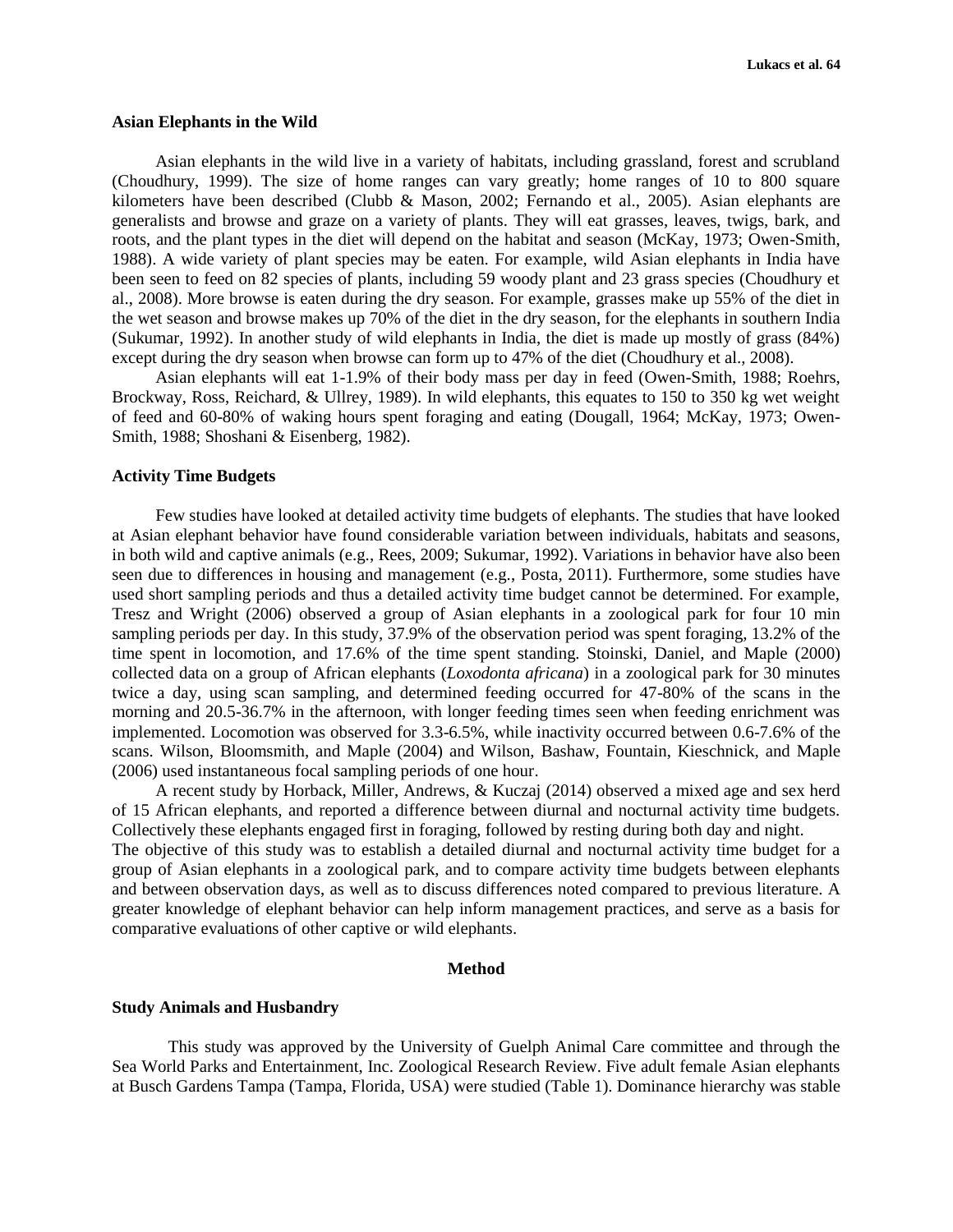throughout the study and based on elephant trainer observations (Personal communication, O. Fad, D. Donahue, M. Gramling).

Table 1

| Elephant | Age (years) | Weight (kg) | <b>Dominance</b> |
|----------|-------------|-------------|------------------|
| T        | 44          | 3090        |                  |
| S        | 45          | 3450        |                  |
| K        | 22          | 3640        | 2                |
| R        | 43          | 3730        | 4                |
| ⌒        | 41          | 3680        |                  |

*Age, Weight, and Dominance Rank of Elephants at Time of Study*

*Note*. Elephant K is the offspring of Elephant C.

The elephants reside primarily in an outdoor habitat (Figure 1), surrounded by a dry moat and gunite walls, with a sand substrate. The habitat has a drinker, a large swimming pool, and a sail shade structure. There are also areas of shade produced by trees and nearby structures at various times during the day. The elephants are brought into an elephant barn each morning (approximately 06:30-09:30 h) to allow cleaning of the outdoor habitat, as well as for approximately 45 min in the early afternoon to allow enrichment items to be placed outside. Unless the weather is especially inclement or cold, the elephants normally have no access to the indoor area when in the outdoor habitat. Elephants could associate freely with each other outside. The elephants have access to Western timothy hay at all times, and a concentrate feed is given in the morning in the barn. Produce (various vegetables and fruits) and browse are also given as enrichment. Other enrichment items include plastic toys (such as balls and boxes), tires, and wood logs. The type and location of enrichment items varies daily. In fact one key principle of the Busch Gardens Tampa elephant program is to avoid routines and thereby encourage social and behavioral flexibility by providing a dynamic environment for the elephants.



Barn

Pool

*Figure 1.* Image of elephant habitat.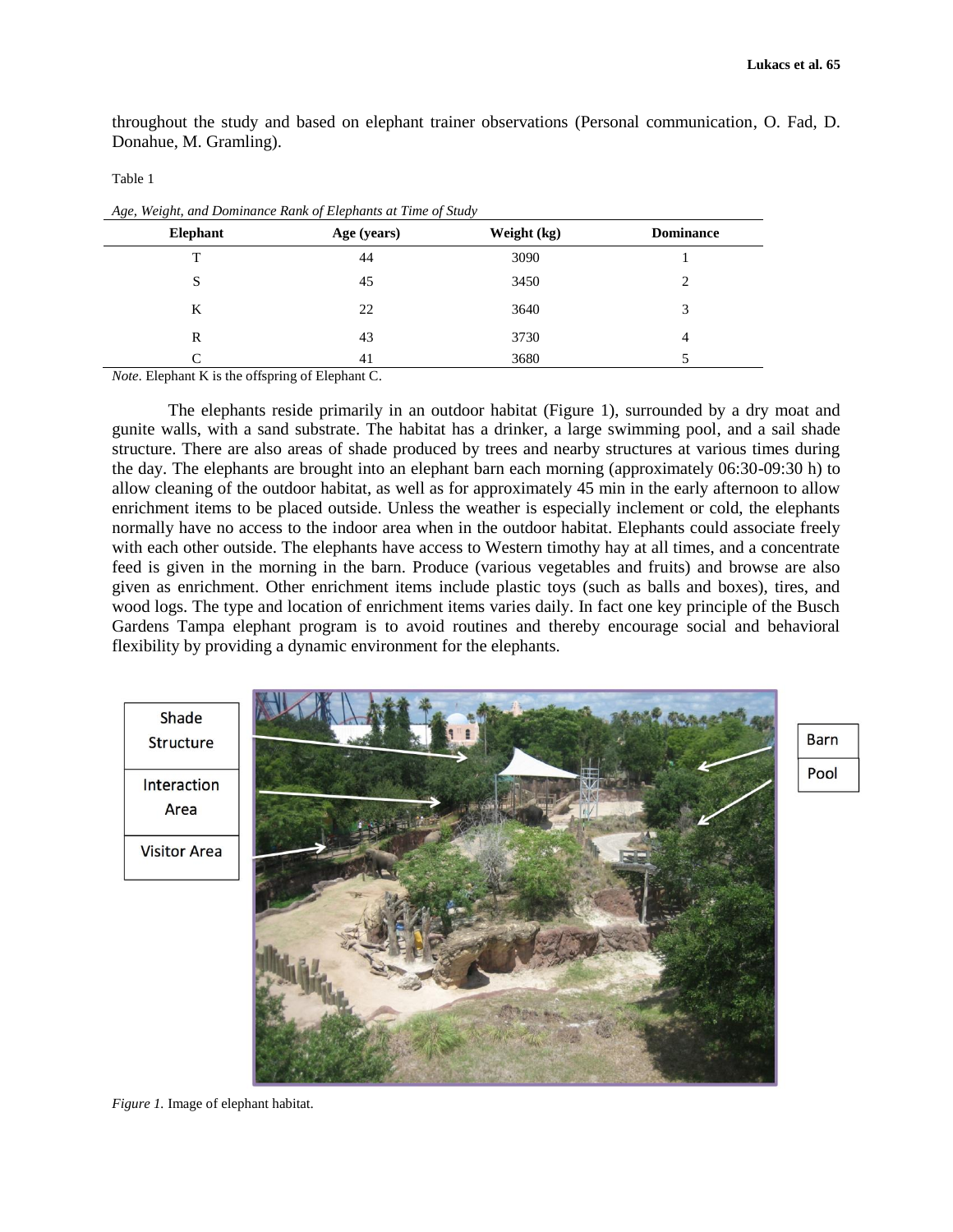# **Data Collection**

The elephants in this study were observed for two 24-hour (about 06:30 to 06:30 hr the next day), five 14 hr (about 06:30 to 20:30 hr) and one 9 hr (06:30 to 15:30 h) observation periods. The one 9 hr observation period was shorter due to inclement weather that prevented observations from continuing for a full 14 hrs. Continuous observation of behavior (Martin & Bateson, 1993) occurred for one or two focal animals per diurnal observation period and four to five focal animals per nocturnal observation period. Focal animals were picked randomly for each observation period. The number of focal animals was based on the number of observers available. Focal animals were randomly assigned to observers. A total of four University of Guelph graduate students, were involved as the only observers throughout the study. Each observer only recorded the behavior of one animal at a time. All observers underwent rigorous pre-study training that included a trial 4 hr observation period. Observations occurred during May and June 2011. All time was recorded in Eastern Standard Time. Data were recorded by hand and later transferred to Microsoft Excel spreadsheets for analysis. In total, over 270 animal observation hours were analyzed.

Behavior was recorded during the day (between 06:30 to 20:30 hr) in 15 mutually exclusive categories (Table 2). In addition, six behavioral contexts were recorded (Table 3). Trainer interaction and hose play varies from other behaviors because the elephant trainers must be present to provide the opportunity to perform these behaviors, either by directly engaging the elephants or by turning on a hose for the elephants to use. Behavioral contexts were not recorded during trainer interaction because of the probability these were being influenced by the trainer's presence. Nocturnal observations included fewer behavioral categories and contexts because of the difficulty in clearly seeing some behaviors in the dark (Tables 4 and 5). An infrared camera was used to aid in nocturnal observations (ThermaCam SC 2000, FLIR Systems, Danderyd, Sweden). This current study is part of a larger investigation into Asian elephant behavior and thermoregulation.

#### Table 2

| <b>Behavior</b>                   | <b>Description</b>                                                                |  |
|-----------------------------------|-----------------------------------------------------------------------------------|--|
| Trainer interaction               | Interaction with elephant trainers, solicited and spontaneous                     |  |
| Out of view                       | Behavior cannot be recorded because elephant is out of view                       |  |
| Standing                          | Standing with no forward or backward momentum                                     |  |
| Walking                           | Movement of all four feet in forward or backward motion                           |  |
| Lying down                        | Lying down on the ground, side or prone                                           |  |
| Eating <sup>a</sup>               | Using the trunk to pick up hay or concentrate and place it in the mouth; includes |  |
|                                   | chewing; may include walking while chewing                                        |  |
| Drinking <sup>b</sup>             | Manipulating water with the trunk and spraying it into the mouth                  |  |
| Enrichment <sup>a</sup>           | Interacting with any food item other than hay or concentrate and other non-food   |  |
|                                   | enrichment objects; may include walking                                           |  |
| Spraying self <sup>b</sup>        | Manipulating water with trunk and spraying over any part of body                  |  |
| Spraying environment <sup>b</sup> | Manipulating water with trunk and spraying it not on self                         |  |
| Hose playing <sup>b</sup>         | Interacting with water from any hose                                              |  |
| Wading <sup>b</sup>               | Being immersed in water which does not touch the ventral area                     |  |
| Swimming <sup>b</sup>             | Being immersed in water which touches the ventral area                            |  |
| Urinating <sup>b</sup>            | Urination occurrence                                                              |  |
| Defecating $b$                    | Defecation occurrence                                                             |  |

*Ethogram Key of Mutually Exclusive Behaviors Recorded During Diurnal Observation Periods*

<sup>a</sup> Eating and enrichment have been grouped together for ethogram analysis.

<sup>b</sup> These behaviors have been grouped together as "Other" behavior for the ethogram analysis, due to their relatively low frequency of occurrence.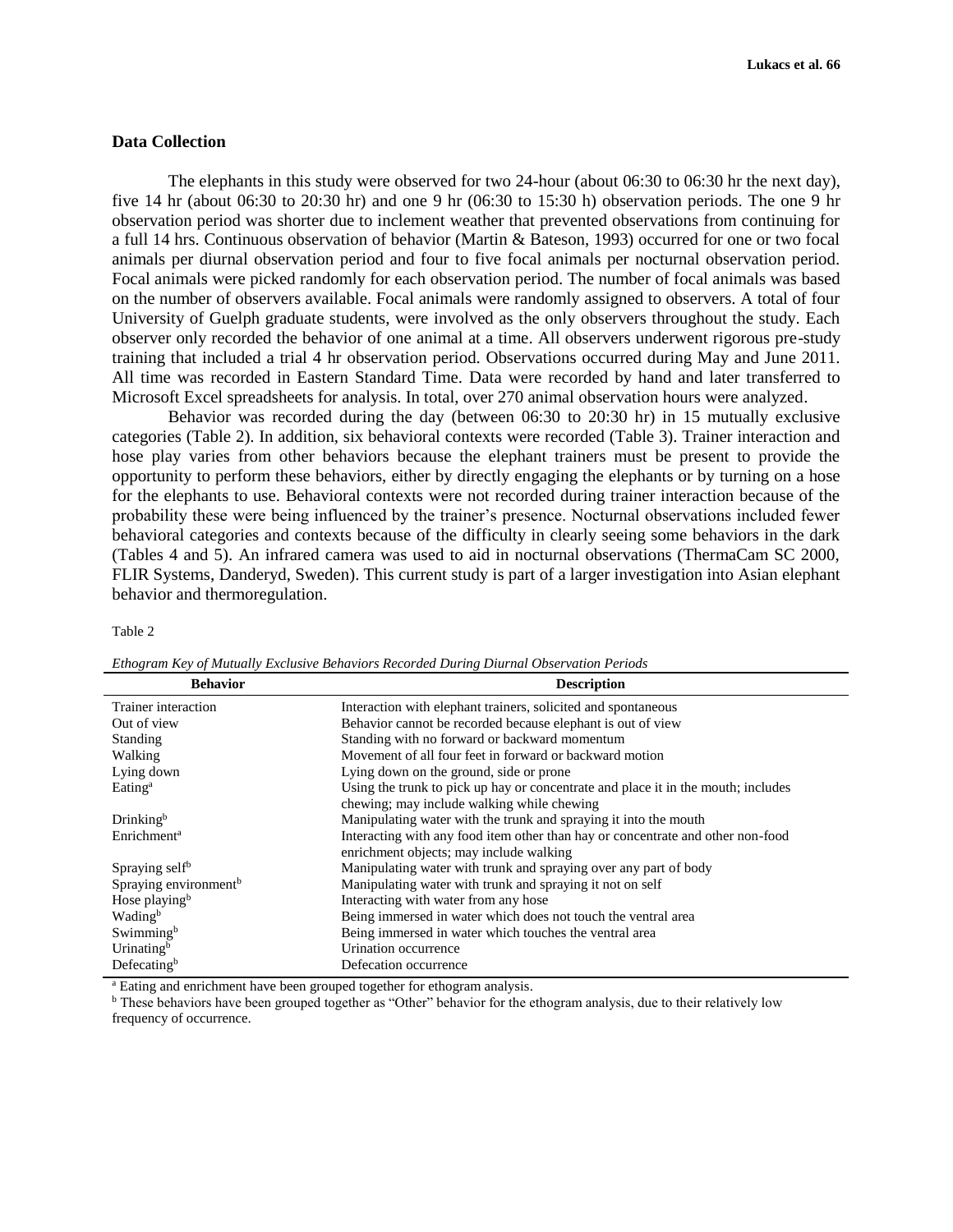Table 3

| Context                   | <b>Description</b>                                      |
|---------------------------|---------------------------------------------------------|
| Inside <sup>a</sup>       | Behavior recorded inside the elephant barn              |
| Ear flapping              | Moving ears rhythmically back and forth                 |
| Dust bathing              | Collection of soil or hay and throwing it over the body |
| In shade – head           | Having 50% or more of the head in shade                 |
| In shade $-$ body         | Having 50% or more of the body in shade                 |
| $\leq$ 1 length to gunite | Being within one elephant length of any gunite wall     |

*Ethogram Key of Behavioral Contexts Recorded During Diurnal Observation Periods*

<sup>a</sup> Only behavioral context included in ethograms.

#### Table 4

*Ethogram Key of Mutually Exclusive Behaviors Recorded During Nocturnal Observation Periods*

| <b>Behavior</b>         | <b>Description</b>                                                                |
|-------------------------|-----------------------------------------------------------------------------------|
| Out of view             | Behavior cannot be recorded because elephant is out of view                       |
| <b>Standing</b>         | Standing with no forward or backward momentum                                     |
| Lying down              | Lying down on the ground, side or prone                                           |
| Eating <sup>a</sup>     | Using the trunk to pick up hay or concentrate and place it in the mouth; includes |
|                         | chewing; may include walking while chewing                                        |
| Drinking <sup>b</sup>   | Manipulating water with the trunk and spraying it into the mouth                  |
| Enrichment <sup>a</sup> | Interacting with any food item other than hay or concentrate and other non-food   |
|                         | enrichment objects; may include walking                                           |
| Urinating <sup>b</sup>  | Urination occurrence                                                              |
| Defecation <sup>b</sup> | Defecation occurrence                                                             |

<sup>a</sup> Eating and enrichment have been grouped together for ethogram analysis.

<sup>b</sup> These behaviors have been grouped together as "Other" behavior for the ethogram analysis, due to their relatively low frequency of occurrence.

#### Table 5

*Ethogram Key of Behavioral Contexts Recorded During Nocturnal Observation Periods*

| Contex                           |                                                     |
|----------------------------------|-----------------------------------------------------|
| <sup>i</sup> Inside <sup>a</sup> | Behavior recorded inside the elephant barn          |
| $\leq$ length to gunite          | Being within one elephant length of any gunite wall |

<sup>a</sup> Only behavioral context included in ethograms.

#### **Data Analysis**

Mutually exclusive behaviors were recorded continuously; the behavior performed for the majority of each minute was recorded. These behaviors were analyzed as percentage of observation period spent performing each behavior, to determine an activity time budget. Urination and defecation were analyzed as number of times these behaviors occurred during the observation period. Ethograms were created to analyze the pattern of behavior. Behavioral categories for the ethograms were condensed for simplicity and due to the low occurrence of certain behaviors (Tables 2-5).

## **Results**

The diurnal activity time budgets of each elephant demonstrated considerable variation between elephants and between observation days (Table 6, Figure 2). The elephants spent 17-49% of the daylight observation periods standing, 1-9% of the day walking, 19-44% of the day eating, and 1-20% of the day using enrichment items. Additionally, trainer interaction occurred for 4-23% of the day and drinking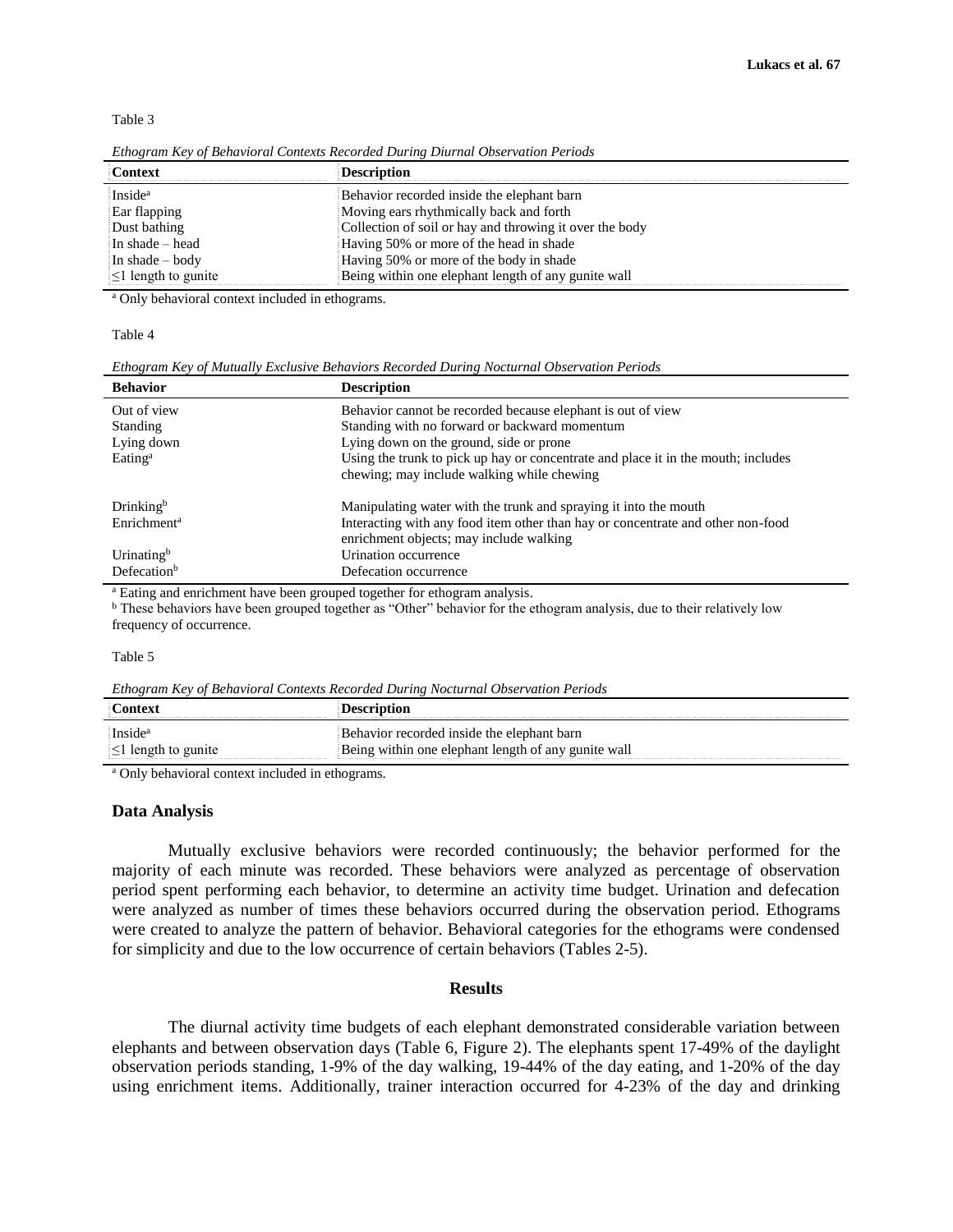occurred for 1% or less of the day. Urination occurred 2-6 times and defecation occurred 1-7 times during the day.



*Figure 2.* Diurnal activity time budgets for each elephant and observation period, shown as a stacked chart. All observation periods started at 6:30 and were 14 hrs long, except for June 1<sup>st</sup>, which was 9 hrs long. Sunrise and sunset times for these dates in 2011: June 11, 06:33 – 20:26 hr. June 10, 06:33 – 20:25 hr. June 8, 06:33 – 20:25 hr. June 4: 06:33 – 20:23 hr. June 1: 06:34 – 20:21 hr. May 30: 06:34 – 20:20 hr. May 26: 06:36 – 20:18 hr. May 23, 06:37 – 20:16 hr (United States Naval Observatory).

Diurnal behaviors could vary considerably between elephants. For example, on June 11th Elephant C spent 17% of the day standing, while Elephant R spent 40% of the day standing. On the same day, Elephant R spent 23% of the day eating and 4% of the day using enrichment items, while Elephant C spent 37% of the day eating and 20% of the day using enrichment items. Diurnal activity budgets also varied between observation days. For example, Elephant K spent 26% of the day standing and 34% of the day eating on May 30th, and 41% of the day standing and 23% of the day eating on June 8th.

Some behaviors were also highly variable at night, with differences between elephants and between observation nights (Table 7, Figure 3). At night, the elephants spent 29-87% of the observation period standing, 1-19% of the night eating, and 0.1-10% of the night using enrichment items. The elephants did not lie down during the day, except elephant S once inside the elephant barn. At night, elephants spent 0-45% of the observation period lying down. Lying down behavior varied greatly between elephants and nights. For example, Elephant C spent 13% of the first night and 45% of the second night lying down. Conversely, Elephant K spent 42% of the first night and 18% of the second night lying down. Drinking occurred for 0-1% of the night; while urination occurred 0-3 times and defecation occurred at most once per night.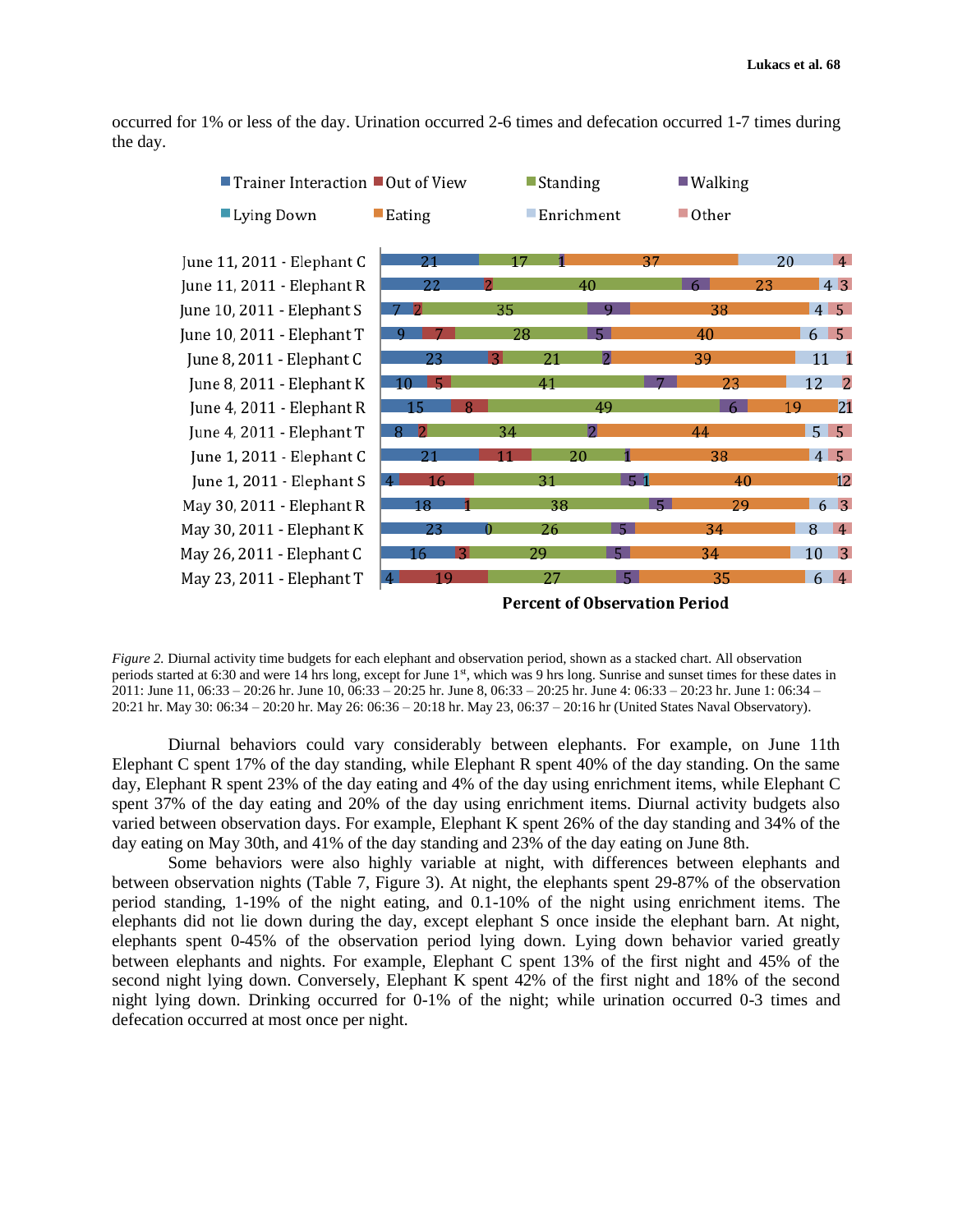Table 6

|  |  |  |  |  | Range of Percentages of Diurnal Observation Period Spent in Each Mutually Exclusive Behaviour, for Each Elephant and the Group |  |  |  |
|--|--|--|--|--|--------------------------------------------------------------------------------------------------------------------------------|--|--|--|
|--|--|--|--|--|--------------------------------------------------------------------------------------------------------------------------------|--|--|--|

| Elephant    | View<br>đ<br>$\frac{1}{2}$ | Interaction<br>Trainer | Standing | Walking | Lying Do       | Eating | Drinking | Enrichment | <b>Spraying Self</b> | ut<br>Spraying<br>Environm | <b>Hose Playing</b> | Swimming         | Wading           | Urinating <sup>a</sup> | <b>Defecating</b> <sup>a</sup> |
|-------------|----------------------------|------------------------|----------|---------|----------------|--------|----------|------------|----------------------|----------------------------|---------------------|------------------|------------------|------------------------|--------------------------------|
| T           | $2-19$                     | $4-9$                  | 27-34    | $2 - 5$ | $\overline{0}$ | 35-44  | 1        | $5 - 6$    | $<1-3$               | $0 - 1$                    | $0 - 2$             | $\mathbf{0}$     | $\boldsymbol{0}$ | $3-4$                  | $1-6$                          |
| S           | $2-16$                     | $4 - 7$                | 31-35    | $5-9$   | $0 - 1$        | 38-40  | 1        | $1-4$      | $\leq$ 1             | $0 - 1$                    | $1-3$               | $\boldsymbol{0}$ | $\leq$ 1         | 2                      | $2 - 4$                        |
| $\bf{K}$    | $0 - 5$                    | $10 - 23$              | 26-41    | $5 - 7$ | $\mathbf{0}$   | 23-34  | $\leq$ 1 | $8 - 12$   | $0-1$                | $0 - 1$                    | $\leq$ 1            | $0 - 1$          | $\boldsymbol{0}$ | $4 - 6$                | $2 - 7$                        |
| $\mathbf R$ | $1 - 8$                    | 15-22                  | 38-49    | $5 - 6$ | $\overline{0}$ | 19-29  | $<1-1$   | $2 - 6$    | $\boldsymbol{0}$     | $0 - 1$                    | $0 - 1$             | $0 - 1$          | $\boldsymbol{0}$ | $3-4$                  | $3 - 7$                        |
| $\mathbf C$ | $0 - 11$                   | 16-23                  | 17-29    | $1 - 5$ | $\overline{0}$ | 34-39  | $<1-1$   | $4 - 20$   | $0-1$                | $0 - 1$                    | $<1-1$              | $\boldsymbol{0}$ | $\boldsymbol{0}$ | $3 - 5$                | $2 - 4$                        |
| Group       | $0-19$                     | $4 - 23$               | 17-49    | $1-9$   | $0 - 1$        | 19-44  | $<1-1$   | $1-20$     | $0 - 3$              | $0 - 1$                    | $0 - 3$             | $0 - 1$          | $0 - 1$          | $2 - 6$                | $1 - 7$                        |

<sup>a</sup> Number of time behavior occurred during observation period.

Table 7

*Range of Percentages of Nocturnal Observation Period Spent in Each Mutually Exclusive Behaviour, for Each Elephant and the Group*

| Elephant     | <b>Out of View</b> | <b>Standing</b> | <b>Lying Down</b> | Eating   | <b>Drinking</b> | Enrichment | <b>Urinating</b> <sup>a</sup> | <b>Defecating</b> <sup>a</sup> |
|--------------|--------------------|-----------------|-------------------|----------|-----------------|------------|-------------------------------|--------------------------------|
| $\mathbf{r}$ | 30-54              | 29-53           |                   | $6 - 14$ | $<1-1$          | $<1-10$    | $1-3$                         | $\boldsymbol{0}$               |
| S            | 8                  | 87              | $\boldsymbol{0}$  |          | $\overline{0}$  | 4          |                               | $\boldsymbol{0}$               |
| K            | $6-10$             | $33 - 67$       | 18-42             | $1-8$    | $<1-1$          | $6 - 8$    | $0 - 2$                       | $0 - 1$                        |
| R            | $1-8$              | 69-87           | $\overline{0}$    | $3-19$   | $<1-1$          | $4 - 8$    |                               |                                |
| C            | $1-8$              | 43-67           | 13-45             | $4 - 5$  | $0 - 1$         | $6 - 7$    |                               | $\boldsymbol{0}$               |
| Group        | 1-54               | 29-87           | $0 - 45$          | $1 - 19$ | $0-1$           | $<1-10$    | $0 - 3$                       | $0-1$                          |

<sup>a</sup> Number of time behavior occurred during observation period.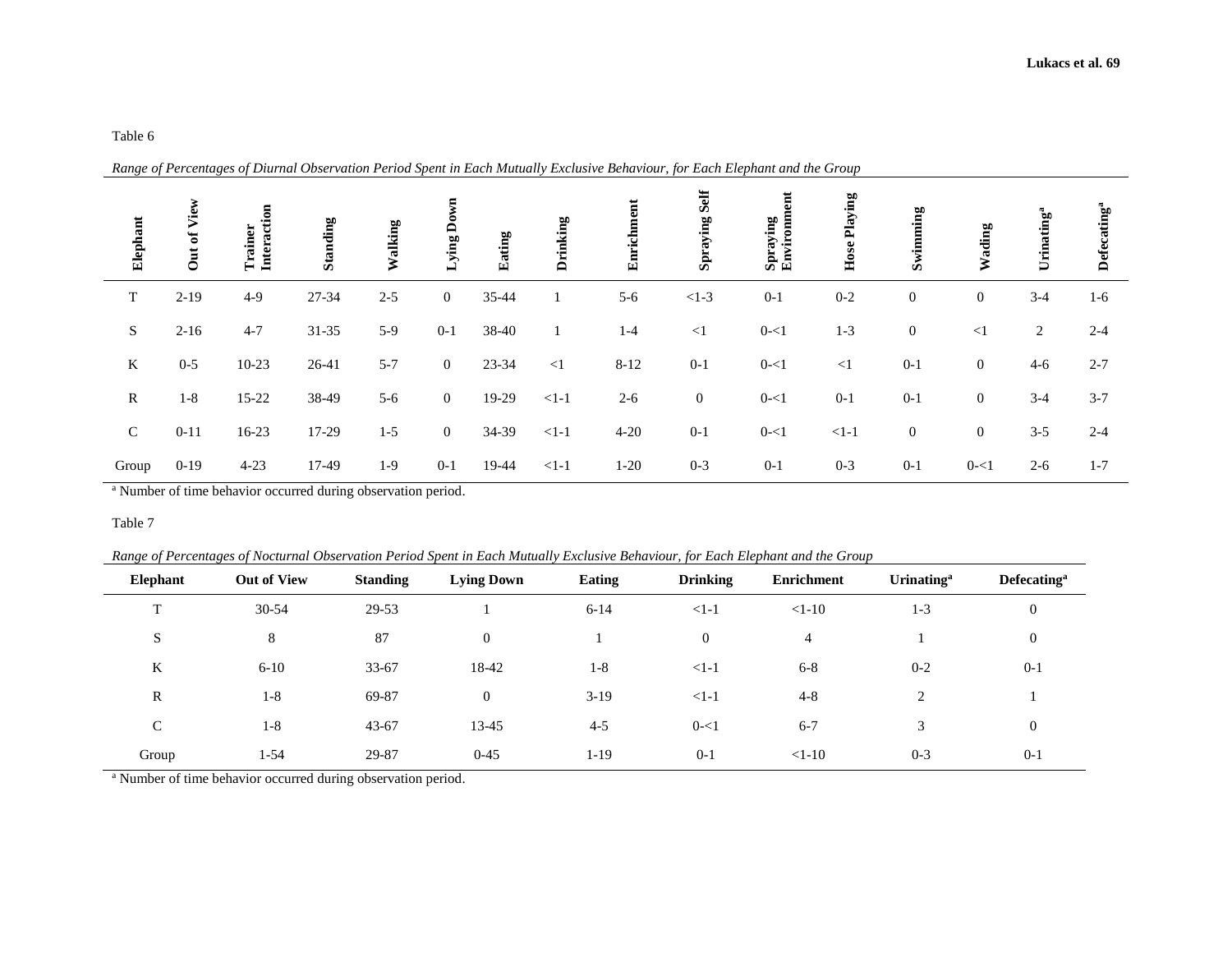

*Figure 3.* Nocturnal activity time budgets for each elephant and observation period, shown as a stacked chart. All observation periods were 10 hrs long and started at 20:30. Sunset and sunrise times for these dates in 2011: May 26 - 27, 20:18 – 06:35 hr. May 23 – 24, 20:16 – 06:36 hr.



*Figure 4.* Sample diurnal ethogram, Elephant K on May 30, 2011.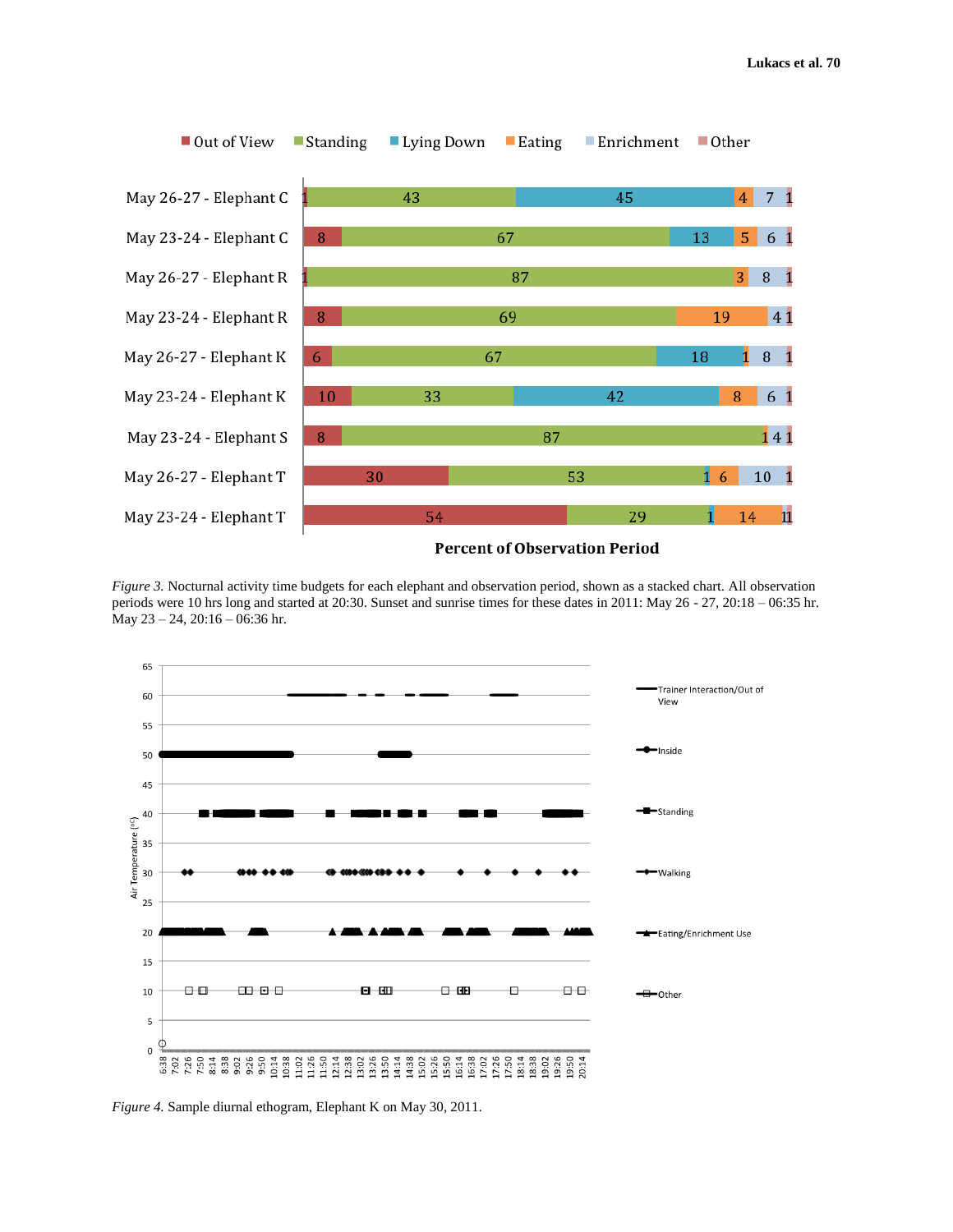

*Figure 5.* Sample diurnal ethogram, Elephant R, May 30, 2011.



*Figure 6.* Sample diurnal ethogram, Elephant R, June 11, 2011.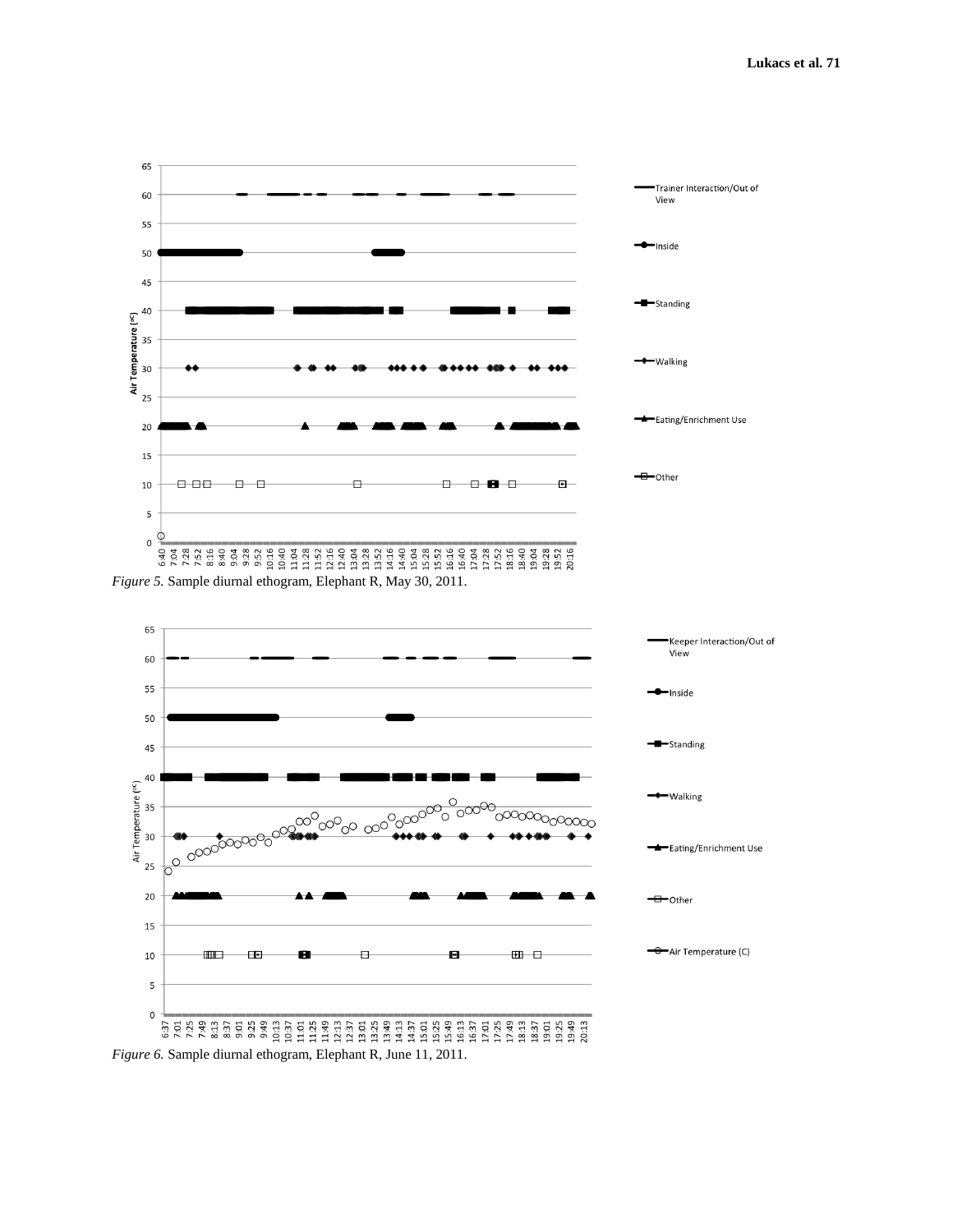The sample diurnal ethograms (Figures 4-6) show activity patterns over the observation period. The ethograms were selected as a sample comparison between elephants (Elephant K and Elephant R on May 30th, Figures 4 and 5), and between observation days (Elephant R on May 30th and June 11th, Figures 5 and 6).

#### **Discussion**

## **Eating Behavior**

The diurnal eating time seen in the current study (19-44% of the observation period) is considerably lower than that which is seen in wild elephants. In wild elephants, about 16 hrs of 24 hrs will be spent foraging (McKay, 1973; Stoinsky et al., 2000). A large proportion of a wild elephant's diet is made up of low quality vegetation, with only 35-46% of the food actually digested (McKay, 1973; Roehrs et al., 1989; Shoshani & Eisenberg, 1982). Therefore, a wild elephant needs to spend a large amount of time to locate and eat sufficient quantities of feed to meet nutritional requirements. This means 60-80% of waking hours are spent eating and 150 to 350 kg (wet weight) of feed is consumed per day (Dougall, 1964; Owen-Smith, 1988; Shoshani & Eisenberg, 1982). One study found a wild foraging time of over 90% during the day and night when feed quality was especially low, due to seasonal and habitat differences (McKay, 1973).

The ready availability of feed in a zoological park setting may be the cause of a decreased amount of time spent eating compared to wild conspecifics. In the wild, acquiring feed, such as stripping leaves from a tree, is more time consuming than processing feed as it is normally presented in a captive setting (Veasey, 2006). Kurt and Schmid (1996) found adult Asian elephants at zoological parks consume 4.3 kg of feed (dry weight) per hour, while wild elephants consume only 2.3 kg of feed per hour, which may reflect both the availability and the quality of food in zoological parks, compared to the wild. The higher quality of feed, compared to a wild setting, also means a smaller volume of feed is adequate to meet nutritional requirements (Wiedenmayer, 1998).

The diurnal eating time seen in the current study (19-44% of the day) is similar to other studies of captive elephants. Schmid, Heistermann, Glanslober, and Hodges (2001) studied six female elephants in European zoos and found 29-64% of observation hours (08:00 to 18:00 hr) were spent foraging and drinking. Rees (2009) observed 27-41% of the study time (10:00 to 14:00 hr) was spent feeding by six adult Asian elephants in a zoological park (five cows and one bull).

While feed quality and availability may explain the lower amount of time spent eating by the group of elephants in the current study, compared to wild conspecifics, considerable variation exists between elephants and observation periods. For example, the elephant with the lowest body condition score and body weight (Elephant T) had the highest eating time (44%) on June 4th, while Elephant R, the elephant with the highest body condition score and body weight, had the lowest eating time (19% of the day) during the same observation period. On another observation day (May 30th), Elephant R spent more time eating (29% of the day); however, Elephant T ate more than Elephant R on all observation days when their behavior was recorded. In terms of access to feed, Elephant T is the matriarch and the most dominant animal, which may increase access to resources (Freeman, Weiss, & Brown, 2004). However, the elephants in this study appeared to have equal access to resources since feed was spread throughout the habitat, hay was given ad libitum, and treats, including fruits and grains, were distributed to all elephants throughout the day. Furthermore, differences in body weight, contradictory to amount of time spent eating, may be related to other factors, such as individual variations in digestion (Hatt & Clauss, 2006).

While few nocturnal studies have been reported for Asian elephants to allow comparison, the nocturnal eating time seen in the current study (1-19%) seems lower than expected, as the elephants had hay available throughout the night. Wild Asian and African elephants spend a similar time eating at night (60-80% of the night) as during the day (McKay, 1973; Owen-Smith, 1988). Some Asian elephants in the wild have been seen to continuously feed during the night (Joshi  $&$  Singh, 2008). In one study of a single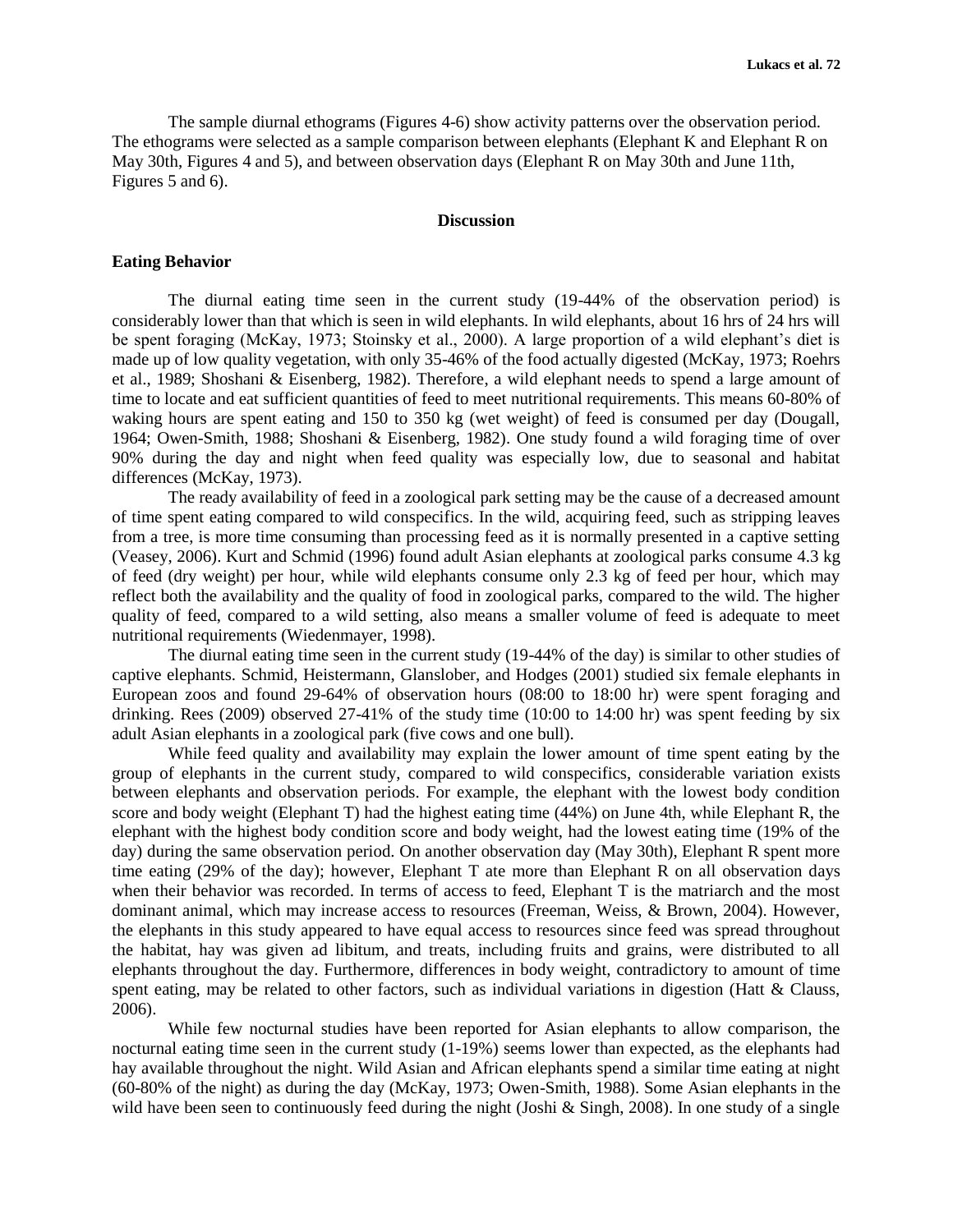captive female African elephant, less time was spent feeding at night (about 13% of the night when outside and about 32% of the night inside) than during the day (about 38% outside and 43% inside). Three female African elephants at Zoo Atlanta were found to feed for about 47% of the time, between 17:00 and 08:00 hr (Wilson et al., 2006), which is similar to previous studies by Brockett, Stoinski, Black, Markowitz, and Maple (1999) on the same group of elephants (41.91% nocturnal feeding time in 1992 and 34.84% in 1994).

A number of possible explanations may explain the lower than expected nocturnal feeding time seen in this study. For example, the elephants in the current study may feed enough during the day to meet nutritional requirements, and require less feed at night, and thus eat less at night. Furthermore, the elephants may be more motivated to perform resting behaviors (standing or lying down) at night, due to the presence of trainers during the day. The elephants may also have been more motivated to eat when fresh feed is presented, with the last fresh feed being provided between 21:30 and 1:30.

#### **Walking Behavior**

Walking occurred for 1-9% of the diurnal observation periods. Time spent walking is difficult to compare to previous studies, as some studies include walking in the definition of eating when performed simultaneously (e.g., Rees, 2009), while others do not (e.g., Posta, 2011), and some have a certain distance or number of steps the animal must complete in the definition of locomotion (e.g., Wilson et al., 2006). Walking in the current study is defined as movement of all four feet in a forward or backward motion. The overall walking time may be underestimated, as the definition of eating and enrichment use includes walking if occurring simultaneously. Furthermore, trainer interaction may include walking as the trainers ask the elephants to move from one area of the habitat to another, as well as elephants following or soliciting attention from trainers. This may be the reason that the walking time seen in the current study is lower than that seen in other studies of captive Asian elephants (6.1-19.2%; Rees, 2009) and captive African elephants (about 27% during the day outside, Posta, 2011).

The amount of trainer interaction and eating time may be inversely related to walking time in the group of elephants in the current study. For example, Elephant C spent 1-2% of the daytime observation period walking, when trainer interaction occurred for 21-23% of the day, and eating took up 37-39% of the day, whereas Elephant C walked 5% of the day when trainer interaction only occurred for 16% of the day and eating occurred for 34% of the day.

One other factor that may affect walking is the age of the elephant. Rees (2009) found age affected activity patterns, including locomotion, when comparing elephants from 1-43 years of age. In the current study, the oldest animal (Elephant S) had the highest amount of walking (9% of the day). However, all the elephants except Elephant K were similar in age  $(41-45)$  years; elephant K – 22 years), and thus age is not a variable than can be examined conclusively in this study.

## **Enrichment Use**

The use of enrichment items also varied considerably between elephants and observation periods, from 1-20% of the day and 0.1-10% of the night. All elephants interacted with newly placed enrichment items when they first returned to the outdoor exhibit in the early afternoon (for examples, Figures 4-6). Since enrichment items given to the elephants were changed daily, and novel enrichment items are more likely to be stimulating for the animals (Kuczaj, Lacinak, Trone, Solangi, & Ramos, 2002; Shyne, 2006), the elephants may be more motivated to use newly placed enrichment items when first returning to the outdoor exhibit. However, this does not explain why such variability in enrichment use was seen between elephants and between observation days. For example, Elephant C used enrichment items for 4% of the day on June 1st and for 20% of the day on June 11th, even though trainer interaction (21% of the day) and eating time (38 and 37% of the day respectively) were similar. The elephants were not brought inside in the afternoon on June 1st, however enrichment items were still provided. Previous studies have seen mixed results when considering whether an increase in enrichment use is associated with a decrease in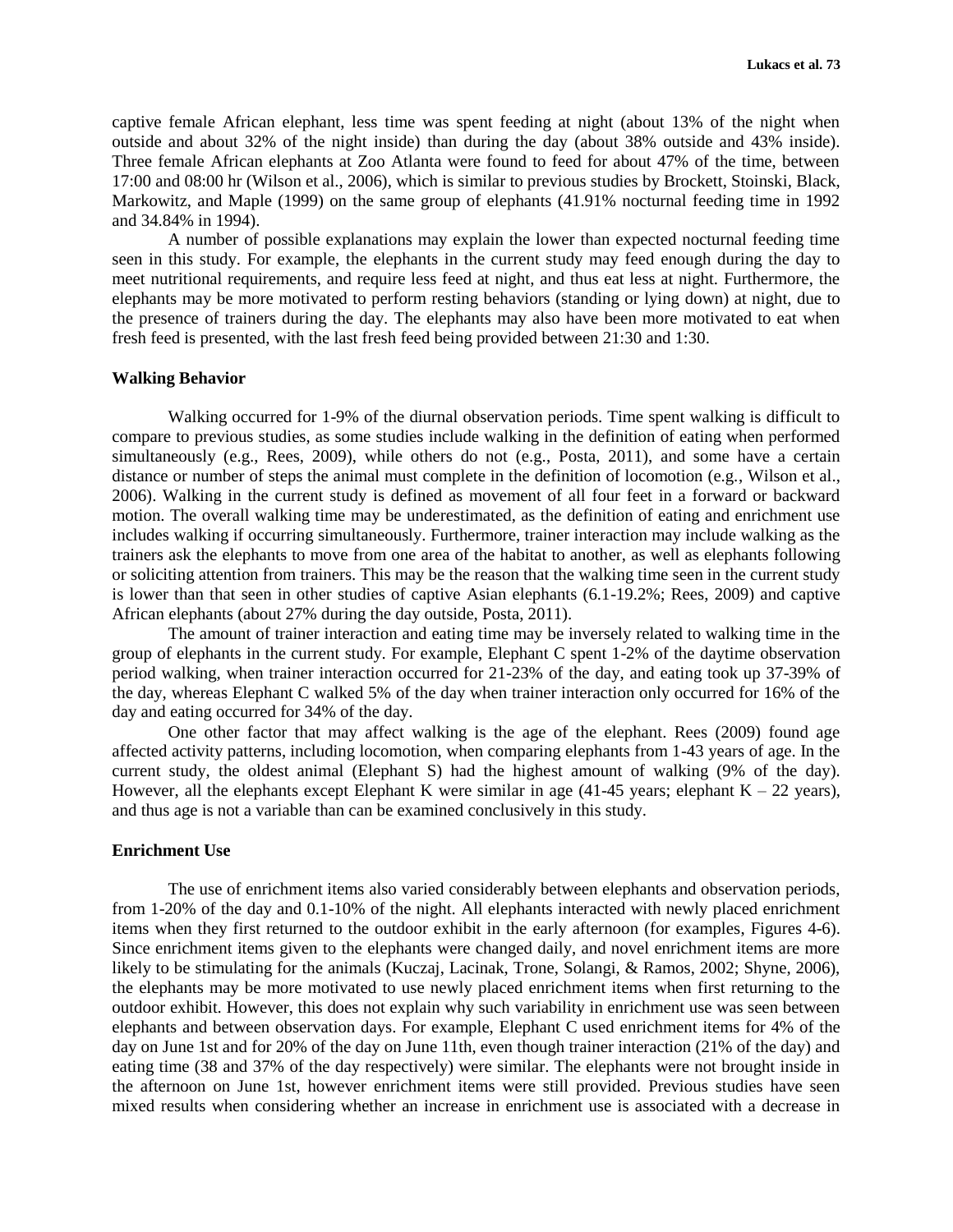inactivity. Stoinski et al. (2000) did find a negative correlation between enrichment use and inactivity, while Gloyns (2000) did not find such a correlation.

A number of reasons may explain why enrichment use varied between elephants and observation days. Wild elephants have been seen to prefer certain plant species over others (Shoshani & Eisenberg, 1982). As the produce and browse used as enrichment differed day to day, elephants may have been more motivated to use the enrichment items if a preferred fruit, vegetable or browse species was provided.

Dominance status may affect enrichment use in elephants. Dominance status has been shown to affect aggression and access to resources (Freeman et al., 2004). However, the most submissive animal, Elephant C, had the highest enrichment use seen in this study (20% v range for other elephants). Since enrichment items are spread throughout the habitat and all elephants have access to these items, dominance status may not be a factor in this study. Individual differences in temperament may better account for differences in enrichment use. For example, differences in curiosity have been noted in elephants, based on keeper questionnaires (Freeman et al., 2004). Previous research has found different personality traits among the elephants in this study, in regards to interactions with their physical world (Highfill, Fad, Makecha, & Kuczaj, 2013; Yasui et al., 2013). Furthermore, estrous state may affect enrichment use, as estrous state has been shown to influence aggression and investigative behavior (Slade-Cain, Rasmussen, Schulte, 2008). No data is available on the estrous state of the elephants during the current study.

# **Trainer Interaction Behavior**

Trainer interactions included a variety of sessions involving the elephants and trainers, sometimes scheduled, but often spontaneous and sometimes initiated by the elephants. Interactions could be husbandry sessions for veterinary procedures, learning sessions for teaching new behaviors or reinforcing known behaviors, quiet relationship-building time involving tactile stimulation of the elephants, or less structured play-times. The training staff continuously monitored the elephants and determined scheduling and session-types on the basis of their collective assessment of the individual elephants' behavior and needs. Although elephants always had the option of terminating an interaction by leaving at any time, they rarely chose to do so. For this reason, we excluded trainer interactions from activity-budget analysis.

### **Lying Down Behavior**

The elephants in the current study did not lie down during the day, except Elephant S who laid down for six minutes inside the barn once. Adult wild Asian and African elephants generally do not lie down during the day either (Owen-Smith, 1988). This is also consistent with studies of captive Asian and African elephants (Posta, 2011; Rees, 2009).

While the current study did not look at sleep behavior in particular because of the difficulty in determining when sleep occurs, the elephants in the current study varied greatly in their lying down behavior at night. Elephant T laid down for 1% of both nights (3-6 min). Elephant S did not lie down the first night of observation, and was not observed the second night. Elephant K laid down 42% of the first night (240 min) and 18% of the second night (107 min). Elephant R spent 0% of both nights lying down. Elephant C spent 13% of the first night lying down (73 min), which is similar to the average recumbent sleep time of 72 min seen by Tobler (1992). Elephant C's lying down time was greater on the second night at 45% of the observation period (268 min). Tobler (1992) looked at sleep in captive zoo and circus elephants, including total sleep (recumbent and standing sleep) which was 4 to 6.5 hrs. However, nearly all of the elephants studied by Tobler (1992) were chained at night, which may have caused differences in their behavior compared to unchained conspecifics (Gruber et al., 2000). The elephants in the current study are not chained.

Brockett et al. (1999) also found less variation in lying down time than in the current study. The African elephants in their study spent about 32% of the night (4.8 hrs) lying down in 1992 and about 33%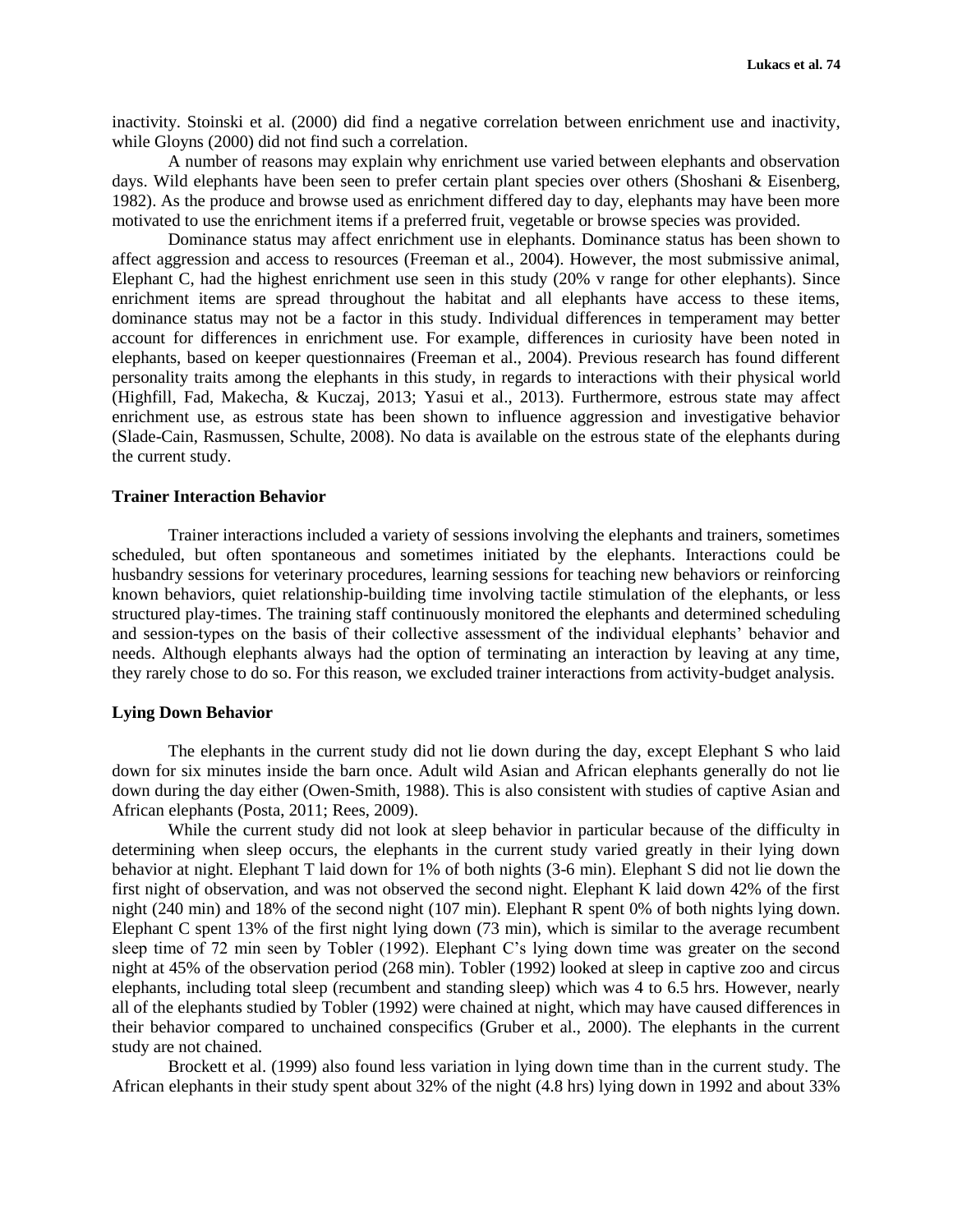of the night (4.6 hrs) lying down in 1994. In the wild, during the night, sleep has been reported to occur for 1 to 3 hrs in Asian elephants (Owen-Smith, 1988).

Except Elephant S, all elephants in this group laid down outside, at night, during previous studies (Laforest, Finegan, Miller, Fad, & Atkinson, 2011). In this study, Elephant R was not seen lying down. It should be noted that lying down behavior may have occurred when elephants were out of sight. Furthermore, while the elephants did not appear to be influenced by the presence of observers outside the habitat, they are not used to having observers at night.

## **Drinking, Urination, and Defecation**

In the wild, Asian elephants may drink one or more times per day, with drinking usually occurring in early evening (Owen-Smith, 1988). In the current study, drinking occurred for less than 1-1% of the day and 0-1% of the night, with varying numbers of bouts per day and night.

Wild Asian elephants will defecate 12-18 times a day during the wet season, and less during the dry season (Owen-Smith, 1988; Vancuylenberg, 1977). In the current study, the elephants defecated one to seven times during the day and once or never at night. The decreased frequency of defecation may be related to the quality of feed, as zoo elephants generally receive a higher quality of feed than found in the wild (Hatt & Clauss, 2006). Therefore, less quantity and more highly digestible feed may equate to decreased frequency of defecation in captivity.

Urination occurred two to six times during the day and zero to three times at night. This is consistent with previous studies on the current group of elephants (Laforest et al., 2011), and similar to a study by Benedict and Lee (1936) that reported urination on average 5 times per day and 5 to 6 times per night. Urination in African elephants has been reported to occur more often (Schotsman, Atkinson, Finegan, & Miller, 2008).

# **Conclusion**

- 1. Considerable variation was found in activity time budgets between elephants and observation days, for both diurnal and nocturnal observation periods.
- 2. Previous studies of captive and wild elephants have also reported variation in activity time budgets between studies and between individual elephants.
- 3. Eating time was considerably shorter in this study than that seen in wild elephants, although similar to other captive elephant studies.
- 4. Results of this study will allow further comparison between groups of elephants and will help to inform management strategies.

# **Acknowledgements**

The authors wish to thank the staff at Busch Gardens Tampa, without whom this study would not have been possible. The Pachyderm Palace team of Diane Donahue, Melissa Gramling, Kari Hosford, Erin Ivory, Tara Jimenez, Nancy Kaufman, Vicki Perrington, Chrissy Pratt and Katie Stutz provided valuable insight and assisted greatly in data collection. Thank you to Allison Van Slack and Julia Molnar for helping with data collection. Thank you also to Dr. Terry Gillespie for lending us the meteorological equipment, and to Yuri Montanholi for his help with the thermal imaging camera. Finally, we wish to thank Dr. Judy St Leger for her support of this research.

## **References**

Benedict, F. G., & Lee, R. C. (1936). Studies on the body temperature of elephants. *Proceedings of the National Academy of Sciences*, *22*, 405-408.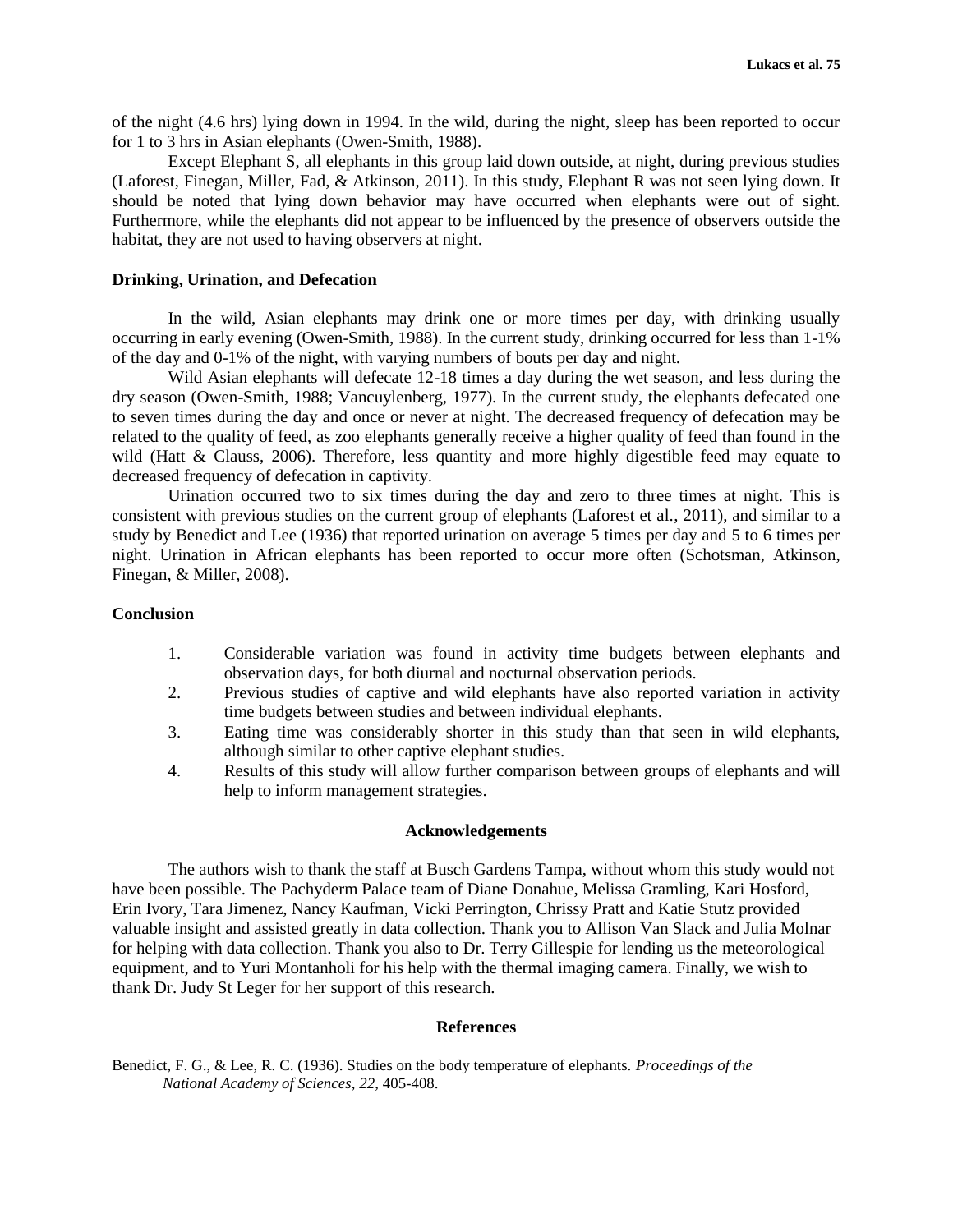- Brockett, R. C., Stoinski, T. S., Black, J., Markowitz, T., & Maple, T. L. (1999). Nocturnal behavior in a group of unchained female African elephants. *Zoo Biology*, *18*, 101–109.
- Choudhury, A. U. (1999). Status and conservation of the Asian elephant *Elephas maximus* in north eastern India. *Mammal Review*, *29*, 141-173.
- Choudhury, A., Lahiri Choudhury, D. K., Desai, A., Duckworth, J. W., Easa, P. S., Johnsingh, A. J. T., …Wikramanake, E. (2008). Elephas maximus. *The IUCN Red List of Threatened Species 2008,* e.T7140A12828813. http://dx.doi.org/10.2305/IUCN.UK.2008.RLTS.T7140A12828813.en.

Clubb, R., & Mason, G. (2002). *A review of the welfare of zoo elephants in Europe*: *A report commissioned by the RSPCA*. Oxford, UK: University of Oxford.

- Dougall, H. W. (1964). The chemical composition of a day's diet of an elephant. *East African Wildlife Journal*, *2*, 51-59.
- Fernando, P., Wickramanayake, E., Weerakoon, D., Jayasinghe, L. K. A., Gunawardene, M., & Janaka, H. K. (2005). Perceptions and patterns in human elephant conflict in old and new settlements in Sri Lanka: Insights for mitigation and management. *Biodiversity Conservation*, *14*, 2465–2481.
- Freeman, E. W., Weiss, E., & Brown, J. L. (2004). Examination of the interrelationships of behavior, dominance status, and ovarian activity in captive Asian and African elephants. *Zoo Biology*, *23*, 431-448.
- Gloyns, R. (2000, July). Long-term enrichment for captive elephants. *Proceedings of the 2nd Annual Symposium on Zoo Research, 2000,* 69-71.
- Gruber, T. M., Friend, T. H., Gardner, J. M., Packard, J. M., Beaver, B., & Bushong, D. (2000). Variation in stereotypic behavior related to restraint in circus elephants. *Zoo Biology*, *19*, 209–221.
- Hatt, J. M., & Clauss, M. (2006). Feeding Asian and African elephants. *International Zoo Yearbook*, *40*, 88–95.
- Highfill, L., Fad, O., Makecha, R., & Kuczaj, S. (2013). Asian elephants (*Elephas maximus*) may demonstrate stable personalities. *International Journal of Comparative Psychology*, *26*, 223-240.
- Horback, K. M., Miller, L. J., Andrews, J. R. M., & Kuczaj, S. A. (2014). Diurnal and nocturnal activity budgets of zoo elephants in an outdoor facility. *Zoo Biology*, *33*, 1-8.
- Joshi, R., & Singh, R. (2008). Feeding behavior of wild Asian elephants (*Elephas maximus*) in the Rajaji National Park. *American Scientist Online*, *4*, 34-48.
- Koehl, D. (2001). *Captive elephant database*. Elefant-Consult. Retrieved from www.elephant.se/main.htm. Downloaded on 01 November 2015.
- Kuczaj, S., Lacinak, T., Trone, M., Solangi, M., & Ramos, J. (2002). Keeping environmental enrichment enriching. *International Journal of Comparative Psychology*, *15*, 127–137.
- Kurt, F., & Schmid, J. A. (1996, September). *A comparison of feeding behavior and body weight in Asian elephants (Elephas maximus)*. Paper presented at the First International Symposium on Physiology and Ethology of Wild and Zoo Animals, Berlin, Germany.
- Laforest, B. J., Finegan, E. J., Miller, S. P., Fad, O.C., & Atkinson, J. L. (2011). Thermoregulation in the Asian elephant (*Elephas maximus*). *Proceedings of the American Zoo and Aquarium Association Annual Conference.*
- Martin, P., & Bateson, P. (1993). *Measuring behavior: An introductory guide* (2nd ed.). Cambridge, UK: Cambridge University Press.
- McKay, G. M. (1973). Behavior and ecology of the Asiatic elephant in southeastern Ceylon. *Smithsonian Contributions to Zoology*, *125*, 1–113.
- Owen-Smith, R. N. (1988). *Megaherbivores: The influence of very large body size on ecology.* Cambridge, UK: Cambridge University Press.
- Posta, B. (2011). *The effect of housing and enrichment on zoo elephant behavior*. (unpublished Master's thesis). Bowling Green State University: Bowling Green, OH.
- Rees, P. A. (2009). Activity budgets and the relationship between feeding and stereotypic behaviors in Asian elephants (*Elephas maximus*) in a zoo. *Zoo Biology*, *28*, 79-97.
- Roehrs, J. M., Brockway, C. R., Ross, D. V., Reichard, T. A., & Ullrey, D. E. (1989). Digestibility of Timothy hay by African elephants. *Zoo Biology*, *8*, 331-337.
- Schmid, J., Heistermann, M., Glanslober, U., & Hodges, J. K. (2001). Introduction of foreign female Asian elephants (*Elephas maximus*) into an existing group: Behavioral reactions and changes in cortisol levels. *Animal Welfare*, *10*, 357-372.
- Schotsman, M. J., Atkinson, J. L., Finegan, E. J., & Miller, S. P. (2008). Thermoregulation by the African elephant, *Loxodonta africana*. *Elephant Managers Association Conference*, Orlando, FL.